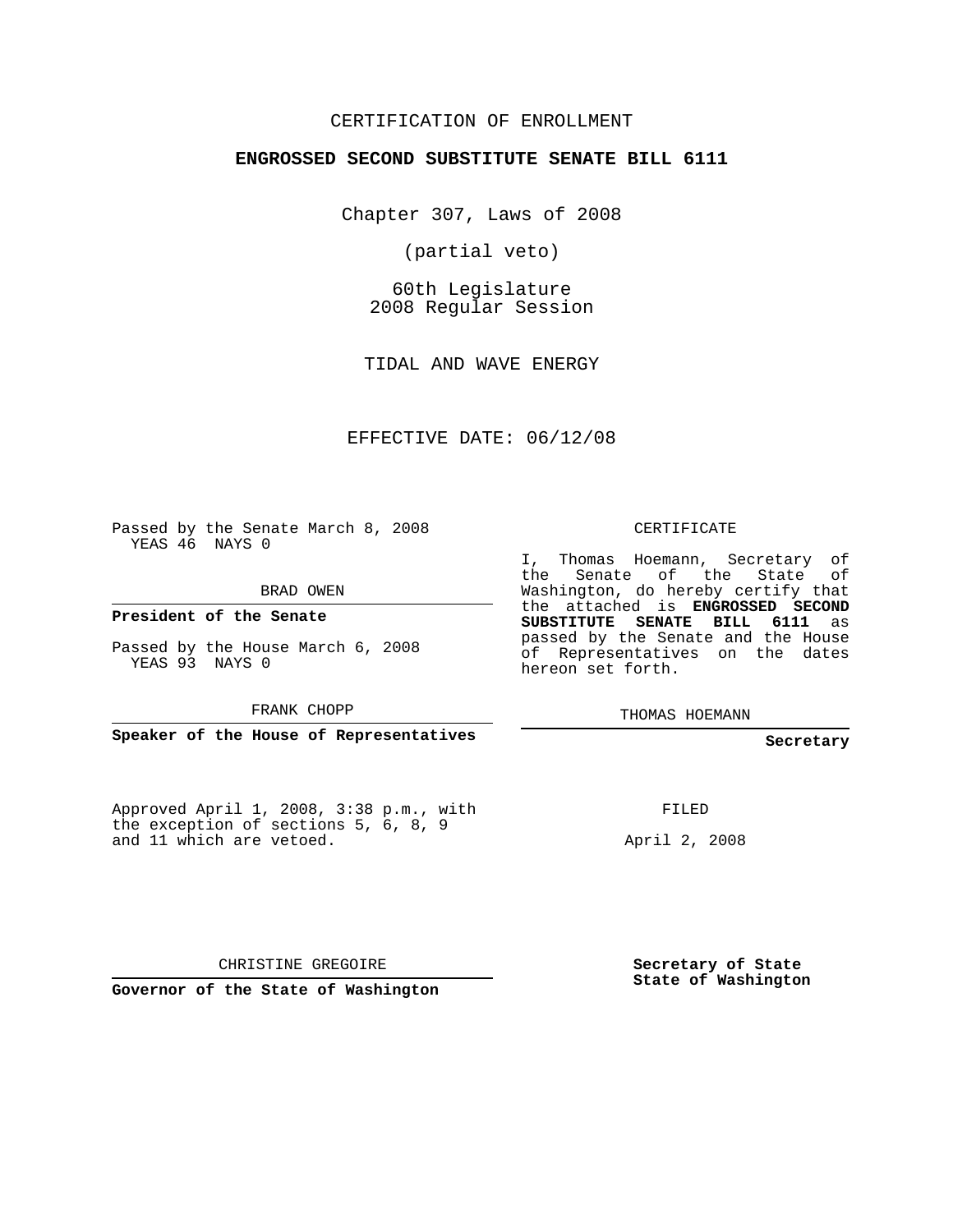# **ENGROSSED SECOND SUBSTITUTE SENATE BILL 6111** \_\_\_\_\_\_\_\_\_\_\_\_\_\_\_\_\_\_\_\_\_\_\_\_\_\_\_\_\_\_\_\_\_\_\_\_\_\_\_\_\_\_\_\_\_

\_\_\_\_\_\_\_\_\_\_\_\_\_\_\_\_\_\_\_\_\_\_\_\_\_\_\_\_\_\_\_\_\_\_\_\_\_\_\_\_\_\_\_\_\_

AS AMENDED BY THE HOUSE

Passed Legislature - 2008 Regular Session

### **State of Washington 60th Legislature 2008 Regular Session**

**By** Senate Ways Means (originally sponsored by Senators Hobbs, Poulsen, Jacobsen, and Tom)

READ FIRST TIME 02/28/08.

 AN ACT Relating to generating electricity from tidal and wave energy; adding a new section to chapter 82.08 RCW; adding a new section to chapter 82.12 RCW; creating new sections; and providing expiration dates.

BE IT ENACTED BY THE LEGISLATURE OF THE STATE OF WASHINGTON:

 NEW SECTION. **Sec. 1.** (1) The legislature finds that the global energy economy is undergoing significant changes creating a situation where energy prices are increasingly more expensive and the sources of energy increasingly less secure. Additionally, the legislature finds that there is growing concern about the consequences associated with greenhouse gas emissions from conventional sources of energy and the need for action to address the threats of climate change. The legislature finds ocean and tidal resources, as well as other forms of hydrokinetic energy, will play an important role in providing clean, carbon-free, reliable, and affordable energy to the citizens of Washington. The legislature finds that the development of wave and tidal energy technologies in Washington will create more highly valued green jobs in the state.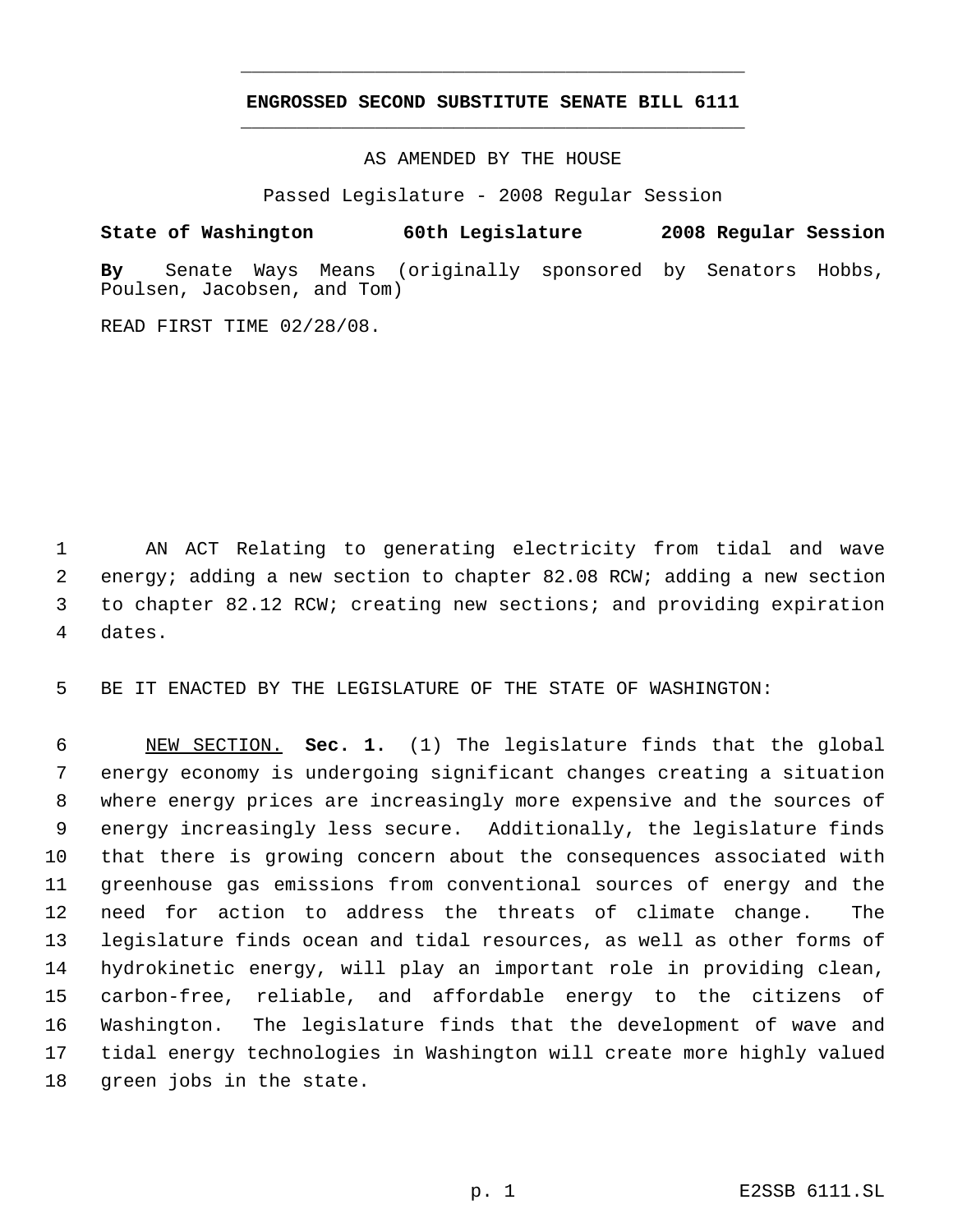(2) It is the intent of the legislature to facilitate the development of clean, carbon-free, reliable, and affordable power sources for the energy needs of Washington's growing economy. Also, it is the intent of the legislature to help catalyze the emergence of a new water-power industry that is able to export technology and expertise to the rest of the country and the world. In addition, the legislature finds that hydrokinetic energy technologies are in their infancy and care must be taken to properly design and site these facilities in order to avoid impacts on the marine environment. To achieve these goals, the legislature intends to establish a public- private organization that will support a sustainable approach to hydrokinetic energy development aimed at economic development, environmental protection, and community stability.

 (3)(a) It is the intent of the legislature for state agencies to explore a streamlined approach to environmental permit decision making for wave and tidal power projects.

 (b) To optimize the development and siting process for wave and tidal power systems and to provide environmental protection, the legislature finds that state regulatory and natural resource agencies, public and private sector interests, tribes, local and regional governments, and applicable federal agencies must work cooperatively to establish common goals, minimize project siting delays, develop consistency in the application of environmental standards, and eliminate duplicative processes through assigned responsibilities of selected permit drafting and compliance activities between state agencies.

 NEW SECTION. **Sec. 2.** The definitions in this section apply throughout this act unless the context clearly requires otherwise.

 (1) "Center" means the Washington state center for excellence in hydrokinetic energy.

(2) "Council" means the energy facility site evaluation council.

 (3) "Department" means the department of community, trade, and economic development.

 (4) "Hydrokinetic energy" means hydroelectric generation from ocean waves, tides, and currents, from free-flowing rivers and streams, and from water discharges.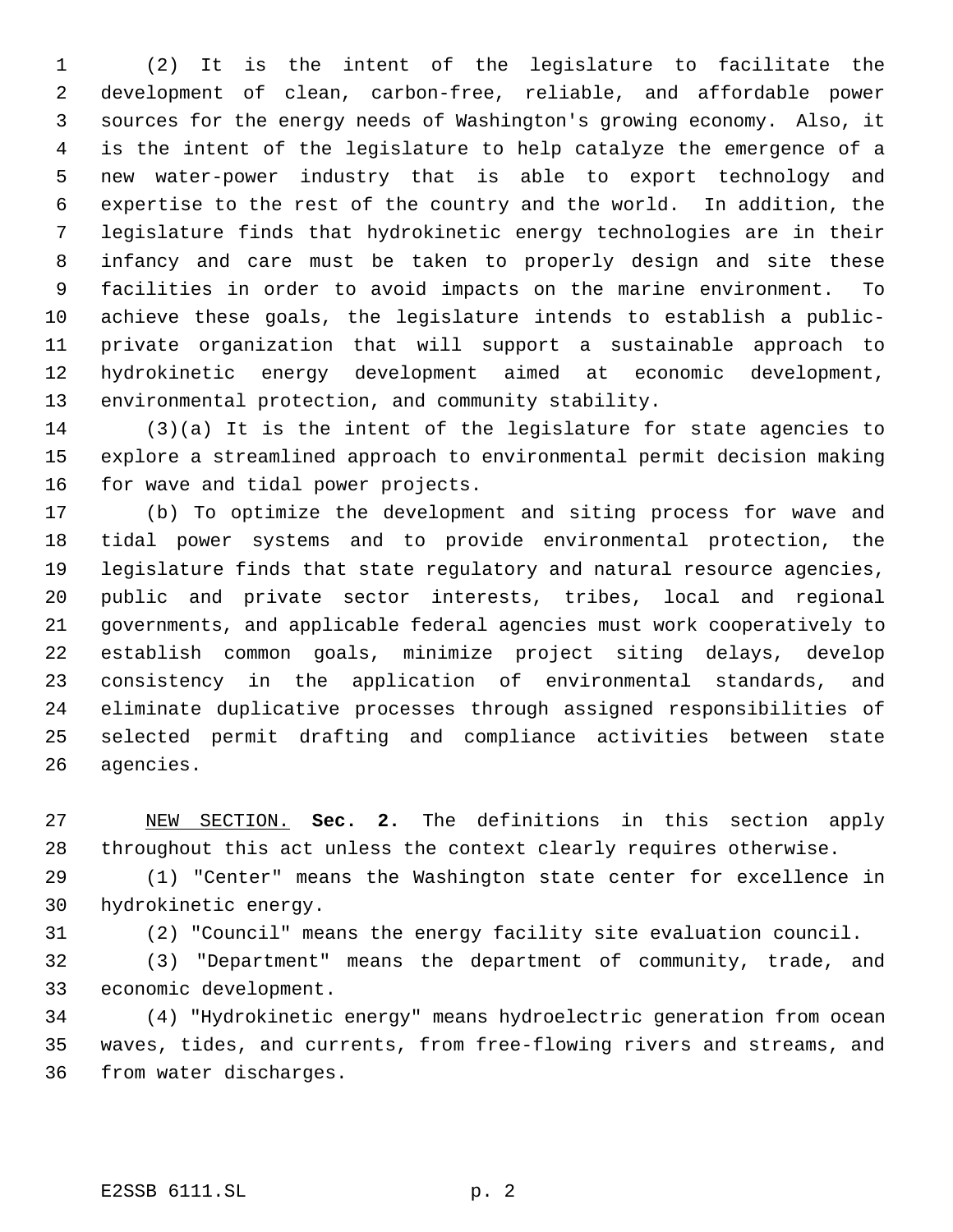(5) "Water discharges" means water discharges from agricultural, industrial, and commercial operations, wastewater treatment plants, or residential properties.

 NEW SECTION. **Sec. 3.** The department and the council shall convene and cochair a work group to develop the Washington state center for excellence in hydrokinetic energy and to explore mechanisms to streamline and make more efficient current permitting processes for wave and tidal power projects.

 NEW SECTION. **Sec. 4.** (1) The work group created under section 3 of this act consists of, but is not limited to, representatives from: (a) The department of natural resources;

(b) The department of ecology;

(c) The department of fish and wildlife;

(d) The utilities and transportation commission;

(e) A wave energy company or tidal energy company, or both;

 (f) A wave energy industry association or tidal energy industry association, or both;

 (g) Either a state or private university researching wave energy or 19 a state or private university researching tidal energy, or both;

(h) The Northwest Indian fisheries commission;

(i) An electrical utility;

22 (j) A local government;

(k) A commercial fishing association;

24 (1) A conservation group with expertise in energy-related issues;

(m) A conservation group with expertise in marine ecology; and

(n) A marine recreation group.

 (2) State agencies under subsection (1) of this section that are members of the council under RCW 80.50.030 shall provide their existing designee members to serve on the work group in carrying out the responsibilities of this act.

 *\*NEW SECTION. Sec. 5. (1) In developing the center, the work group created in section 3 of this act shall ensure that the center is a public-private entity and that the center supports a sustainable approach to hydrokinetic energy development aimed at economic development, environmental protection, and community stability.*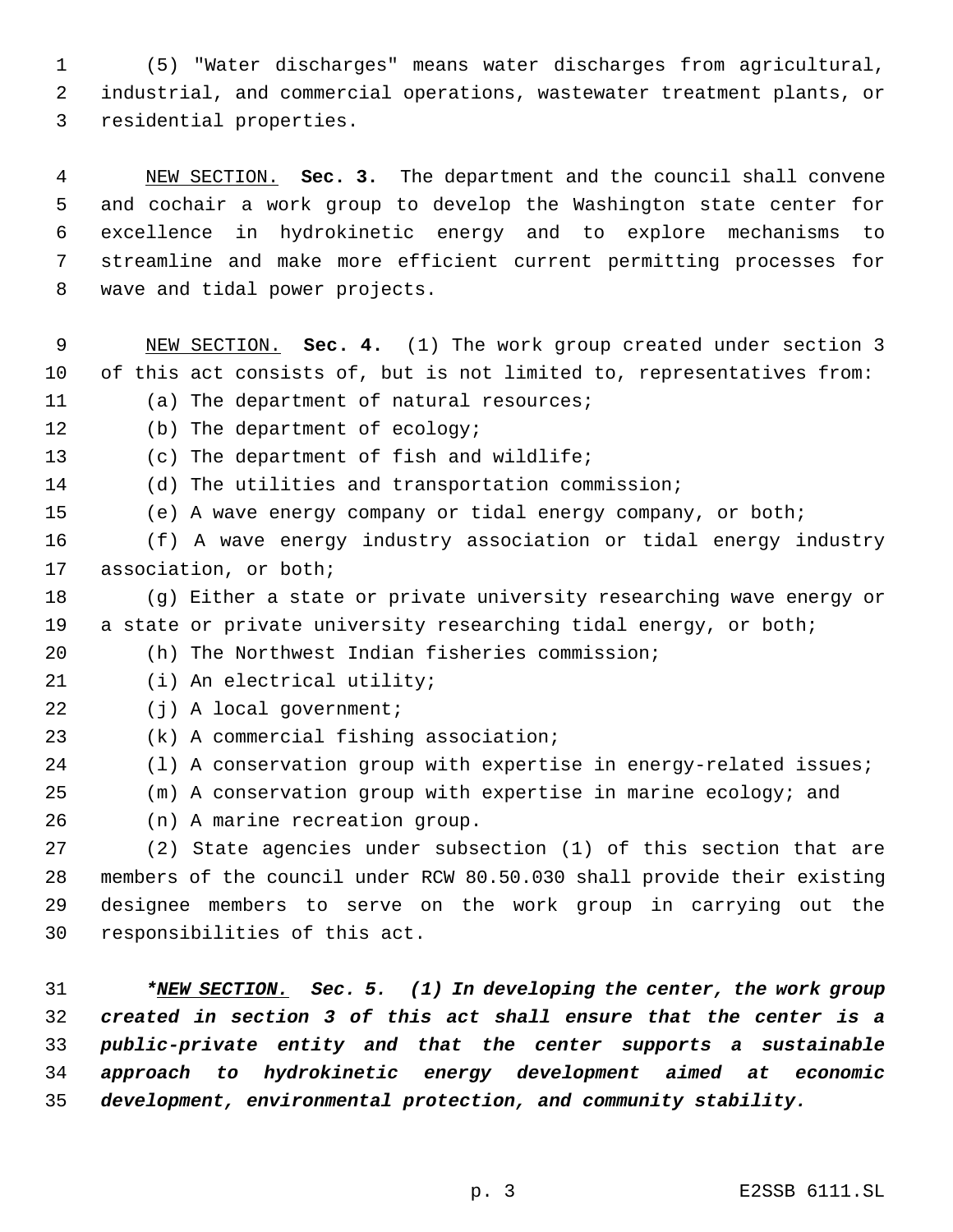*(2) The work group created in section 3 of this act shall make recommendations to the legislature to include, but not be limited to, the following:*

 *(a) How the center will conduct and support research and demonstrations of wave and tidal energy technologies in order to facilitate the deployment and commercialization of these technologies in Washington;*

 *(b) How the center will establish and operate wave and tidal energy test ranges that allow developers to demonstrate their wave and tidal energy technologies;*

 *(c) How the center will maintain processes to assist developers in permitting their wave and tidal energy technologies;*

 *(d) How the center will collect, manage, and disseminate data necessary to assess statewide wave and tidal resources;*

 *(e) How the center will promote Washington as the optimal location for the development of and deployment of wave and tidal energy technologies;*

 *(f) What the public-private governance structure of the center will be, considering the life sciences discovery fund as a model;*

 *(g) How the center will coordinate with other governmental wave and tidal institutions and initiatives in the Pacific Northwest economic region;*

 *(h) How the center will be funded through either state, federal, or private sources of funding, or a combination of these funding sources;*

 *(i) How the center will assist the state and various other entities in reducing greenhouse gas emissions;*

 *(j) How the center will assist other forms of hydrokinetic energy technologies in addition to wave and tidal energy;*

 *(k) How the center will identify and develop protocols to manage issues involving competing uses of water space; and*

 *(l) What types of review and data are necessary to ensure that hydrokinetic energy will be designed and sited so as to avoid negative impacts on marine ecosystems.*

*\*Sec. 5 was vetoed. See message at end of chapter.*

 *\*NEW SECTION. Sec. 6. The work group created in section 3 of this act shall provide a report to the appropriate committees of the legislature containing its recommendations under section 5 of this act,*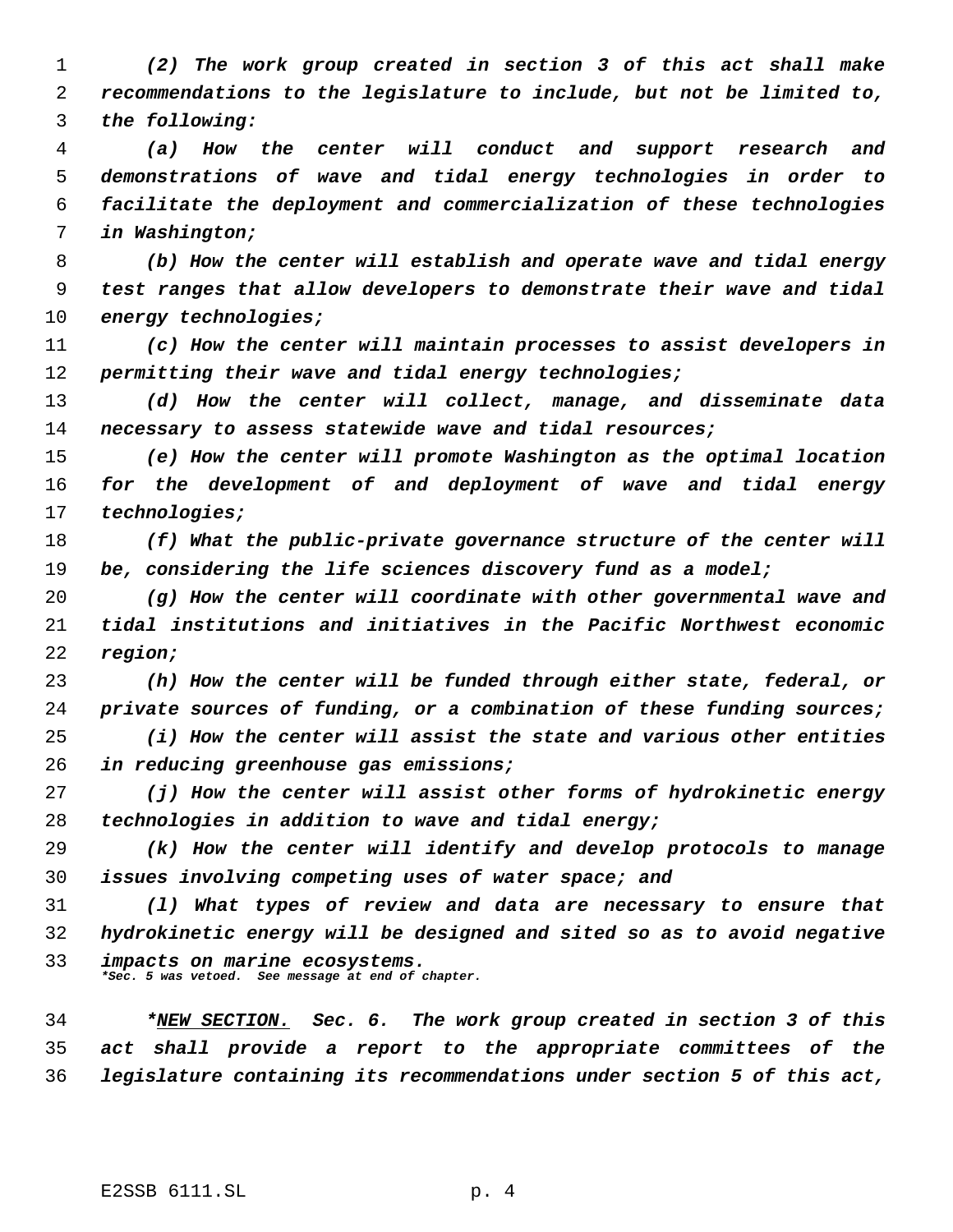*as well as draft legislation implementing its recommendations, by December 1, 2008. \*Sec. 6 was vetoed. See message at end of chapter.*

 NEW SECTION. **Sec. 7.** (1)(a) The work group created in section 3 of this act shall explore mechanisms to streamline and make more efficient permitting processes for wave and tidal power projects. The work group may recommend development of a permit process which allows for concurrent public review, consolidated appeals, and other mechanisms which result in permit process efficiency. In making these recommendations, the work group will ensure that there is adequate environmental review of the full range of potential impacts from this technology and that meaningful public involvement opportunities are preserved. The work group shall also identify and make recommendations of any potential barriers to the streamlining.

 (b) The work group shall consider and make recommendations regarding research relating to the marine environment. In making the recommendations, the work group shall consider how future marine research would add value to the existing understanding of the overall marine environment and provide guidance on future research with the goal of eliminating redundant research activities.

 (2) The work group created in section 3 of this act, in developing recommendations for permit streamlining, shall consider additional issues that may be associated with permitting a wave or tidal energy project, which include, but are not limited to:

 (a) Disturbance or destruction of marine life, including acoustic impacts;

 (b) Toxic releases from leaks or accidental spills of liquids used in those systems with working hydraulic fluids;

(c) Possible threat to navigation from collisions;

 (d) Interference of mooring and anchorage lines with commercial and sport fishing;

 (e) Tidal power plants that dam estuaries that can impede sea life migration and build up silt behind such facilities, impacting local 33 ecosystems; and

 (f) Potential impacts of tidal power on tides, currents, and flushing.

 (3) By June 30, 2009, the work group created in section 3 of this act shall develop a work plan that details critical issues that need to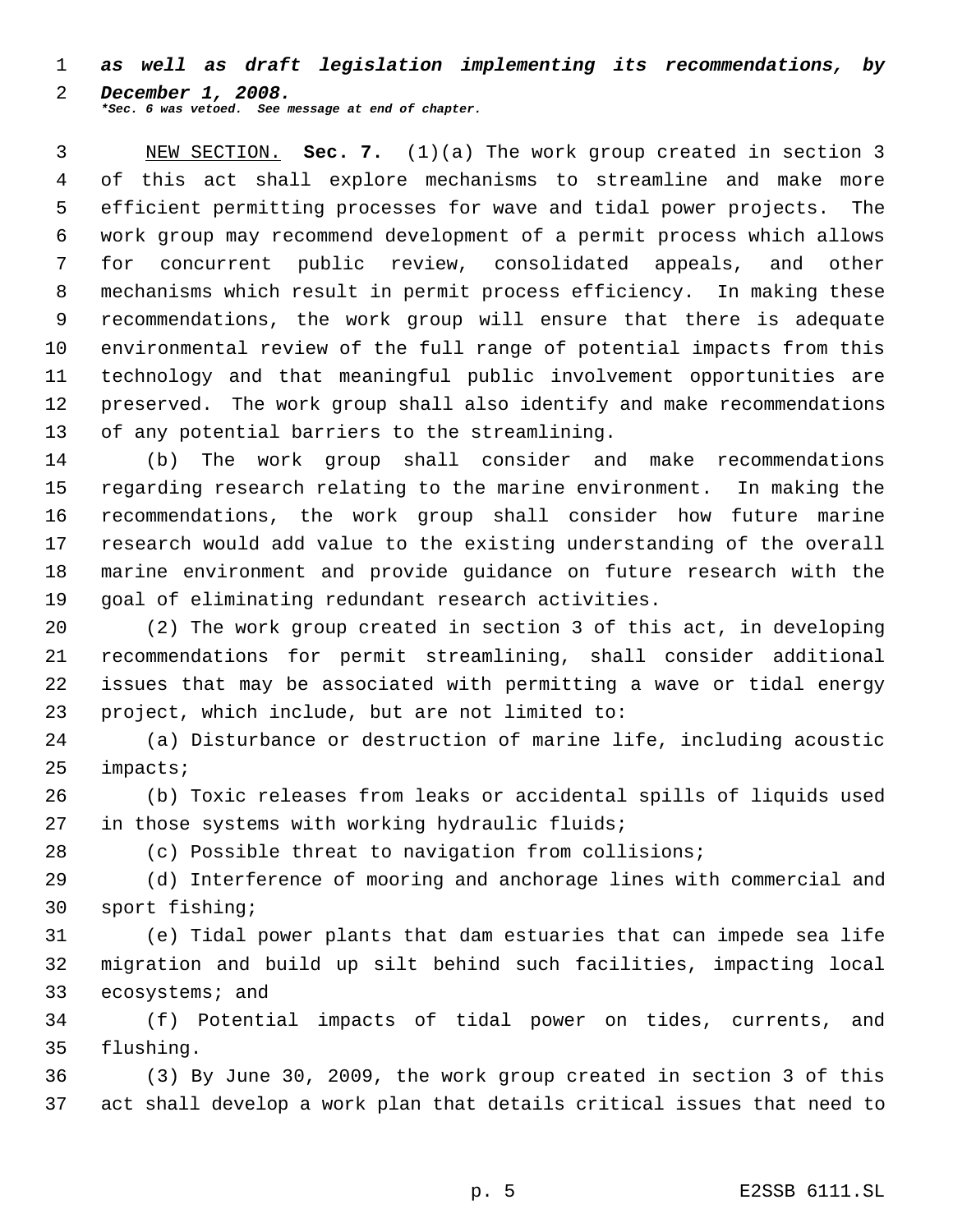be resolved to develop efficient, streamlined permitting processes for wave and tidal power projects. The work group shall provide the work plan to the legislature for review every six months. If the work group determines that additional time is required to develop recommendations for the permitting process for wave power projects, the work group shall report to the legislature on the need for additional time and update the work plan accordingly.

 (4) By June 30, 2010, the work group created in section 3 of this act shall provide a final report to the legislature on its findings and recommendations.

# *\*NEW SECTION. Sec. 8. A new section is added to chapter 82.08 RCW to read as follows:*

 *(1) The tax levied by RCW 82.08.020 does not apply to sales of machinery and equipment used directly in generating tidal or wave energy, or to sales of or charges made for labor and services rendered in respect to installing such machinery and equipment, but only if the purchaser develops with such machinery, equipment, and labor a facility capable of generating at least two hundred kilowatts of electricity and provides the seller with an exemption certificate in a form and manner prescribed by the department. The seller shall retain a copy of the certificate for the seller's files.*

*(2) For purposes of this section and section 9 of this act:*

 *(a) "Machinery and equipment" has the same meaning as provided in RCW 82.08.02567.*

 *(b) Machinery and equipment is "used directly" in generating electricity with tidal or wave energy if it provides any part of the process that captures the energy of the tidal or wave energy.*

 *(3) This section expires June 30, 2018. \*Sec. 8 was vetoed. See message at end of chapter.*

 *\*NEW SECTION. Sec. 9. A new section is added to chapter 82.12 RCW to read as follows:*

 *(1) The provisions of this chapter do not apply with respect to machinery and equipment used directly in generating at least two hundred kilowatts of electricity using tidal or wave energy as the principal source of power, or to the use of labor and services rendered in respect to installing such machinery and equipment.*

*(2) The definitions in section 8 of this act apply to this section.*